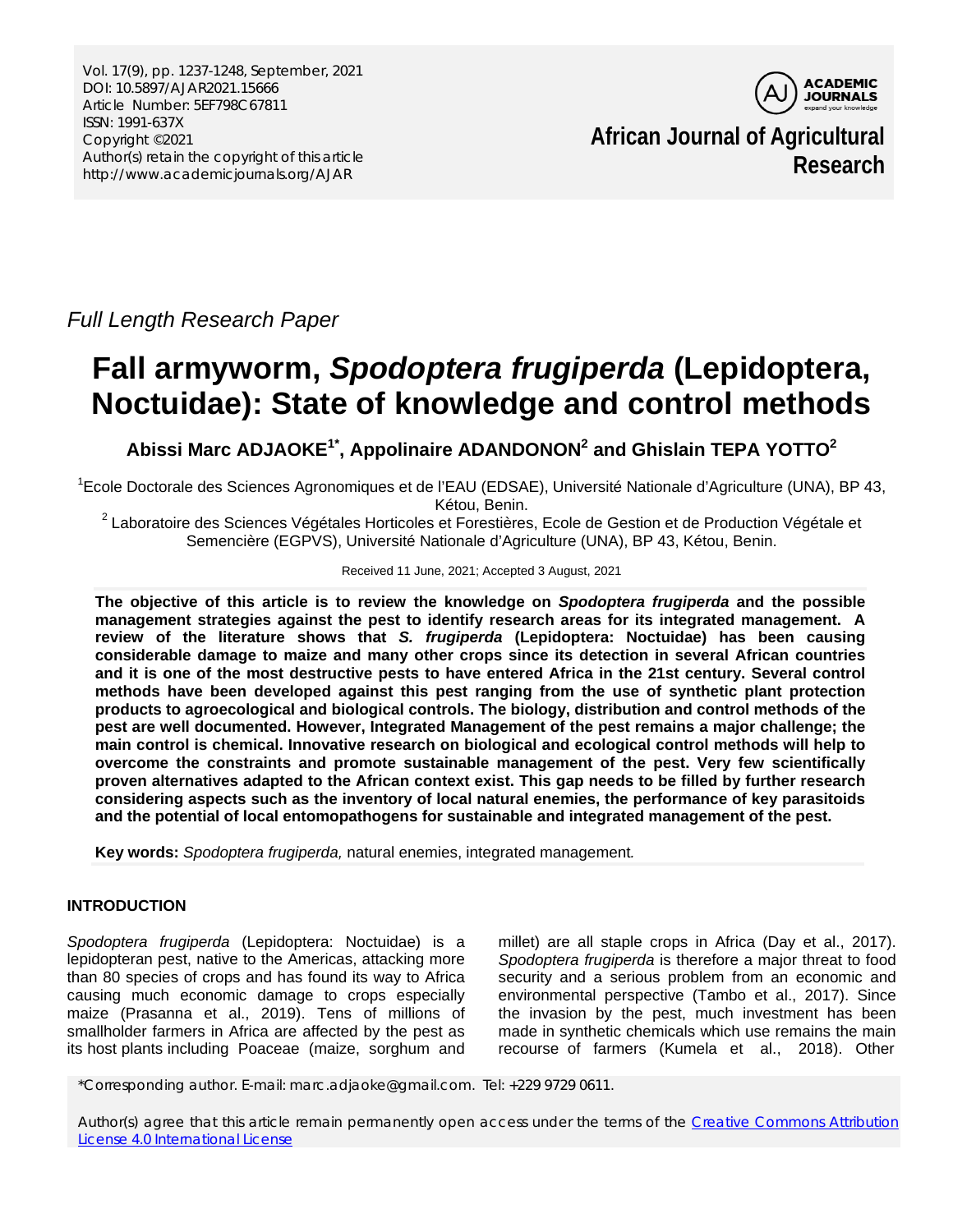sustainable methods represent better alternative for vulnerable producers with limited resources (Thierfelder et al., 2018). However, little recommendable empirical evidence is available for effective and more sustainable management of the pest in Africa, as most of the existing information is based on studies in the Americas (Baudron et al., 2019). This article reviews the state of knowledge on the fall armyworm and also takes stock of some of the pest control work conducted around the world to serve as a crucible of systematised information and to draw probable avenues of research for a more integrated management of the pest in Africa.

#### **METHODOLOGY**

For this review, the search engines *Google Scholar, ScienceDirect* and the Electronic Scientific Information Base (AGORA) were consulted. Literature searches were carried out by entering key words and phrases in the aforementioned search engines. Several keywords or topical statements have been used in this context (Table 1). This first step allowed the identification of a very wide range of documents which were thereafter summarized and analyzed following a systematic sorting. The titles and/or abstracts of the works were examined to eliminate those that did not fit precisely with the objective of the study. This sorting made it possible to retain 300 relevant documents including scientific articles, master's theses, doctoral theses, conference proceedings, book chapters on the theme and others published until March 2021. Our documentary research also led us to the libraries of Benin universities and other specialized institutions at the national, regional and international levels. All the documents selected were then subject to in-depth analysis and extraction of data used in this review.

#### **Origin and distribution**

*Spodoptera frugiperdais* native to tropical and subtropical regions of the Western Hemisphere of America, from the United States to Argentina (Cokola, 2019). It is commonly found in the Caribbean, including Puerto Rico (Capinera, 2001). In 2016, *S. frugiperda* was reported for the first time in West Africa (Cock et al., 2017; Goergen et al., 2016). By the end of 2017, the pest had spread to more than 30 countries across tropical and southern Africa as well as Madagascar, Seychelles, and Cape Verde with definite potential to spread to parts of the Mediterranean Asia and Australia (Day et al., 2017). Through the use of an environmental suitability index, the distribution of *S. frugiperda* has been modeled across the African continent (Figure 1) and currently over 44 countries are affected in sub-Saharan Africa (Day et al., 2017). *S. frugiperda* has also been reported in Asia, specifically in India since 2018 (Shylesha et al., 2018; Kalleshwaraswamy et al., 2018).

#### **Description and biology**

Insects belonging to the order Lepidoptera are those with complete metamorphosis with variable cycles including 4 stages namely egg, larvae, pupa and adult (Cokola, 2018). For *S. frugiperda,* the complete cycle is on average 30 days when conditions are dry (25±1°C and 70±10% relative humidity), and favorable for its growth and development (Busato et al., 2005). However, this cycle can extend to 60 days in spring and autumn and 80 to 90 days in winter without diapause (Capinera, 2014; Prasanna et al., 2018).

#### **Egg stages**

The egg of *S. frugiperda* is dome-shaped with a flattened base, curving upwards to a strongly rounded point at the top (Prasanna et al., 2018). It measures about 0.4 mm in diameter and 0.3 mm in height (Luginbill, 1928; Capinera, 2014). The fecundity per life cycle of a female *S. frugiperda* ranges from 1500-2000 (Prasanna et al., 2018). Females may or may not cover the laid eggs with fluffy material or self-silks to protect them (Hardke et al., 2015; Du Plessis et al., 2018). The number of eggs per mass varies between 150 and 200 with an egg stage duration ranging from 2 to 3 days during the hot summer months (Prasanna et al., 2018). Eggs may be cream, green or brown, but turn black after development of an embryo (Capinera, 2001). The different stages of the development cycle of *S. frugiperda* are illustrated in Figure 2.

#### **Larval stage**

*S. frugiperda* has six larval instars from hatching and the appearance as neonates, lasting 14 days during warm summer months and 30 days during the period of low temperature (Prasanna et al., 2018). The duration of the larval stage is influenced by a combination of factors including temperature and feeding (Hardke et al., 2015). The width of the head capsules varies from about 0.35 to 2.6 mm respectively for instars one to six with a size reaching about 1.7 to 34.2 mm during the six successive instars (Capinera, 2001). The raised spots, usually dark coloured with spines, are observed dorsally on the body of the mature larva (Visser, 2017; Prasanna et al., 2018). It is also possible to find two colours (orange and black) on the head from the third larval instar onwards (Capinera, 2002). This variation in colours at the last three larval instars is a function of diet and other factors (Hardke et al., 2015). In the terminal stage, the larval epidermis is rough or granular in texture when examined closely (Kalleshwaraswamy et al., 2018). At this stage, *S. frugiperda* larvae can be identified by some characteristic features (Figure 3) namely four large spots arranged in a square on the upper surface on the eighth abdominal segment and a white inverted "Y" mark on the head (Prasanna et al., 2018).

#### **Pupal stage**

The pupal stage of *S. frugiperda* is often found in shaded, hidden areas or in leaf debris and soil at a depth of 2-8 cm (Luginbill, 1928; Capinera, 2001). The cocoon is reddish-brown in colour and 14-18 mm long and about 4.5 mm wide (Capinera, 2001). The duration of this stage is strongly influenced by temperature and is about 8-9 days during summer, but could extend to 20-30 days during cold periods (Prasanna et al., 2018). In *S. frugiperda*, diapause is not observed at this stage as in many species belonging to the same order (Luginbill, 1928). At the cocoon level, it is possible to distinguish between males and females from the distance between the genital opening and the anal slit; this distance being greater in females than in males (Luginbill, 1928; Kalleshwaraswamy et al., 2018).

#### **Adult insect**

Adults of *S. frugiperda* are nocturnal, most active during warm and humid evenings with an estimated lifespan of about 10 days on average or about 7 to 21 days (Prasanna et al., 2018). They measure between 32 and 40 mm with remarkable morphological differences between the sexes (Capinera, 2001)*.* In males, the forewing is shaded, usually grey and brown, with white triangular spots at the apical area near the centre of the wing (Figure 4), while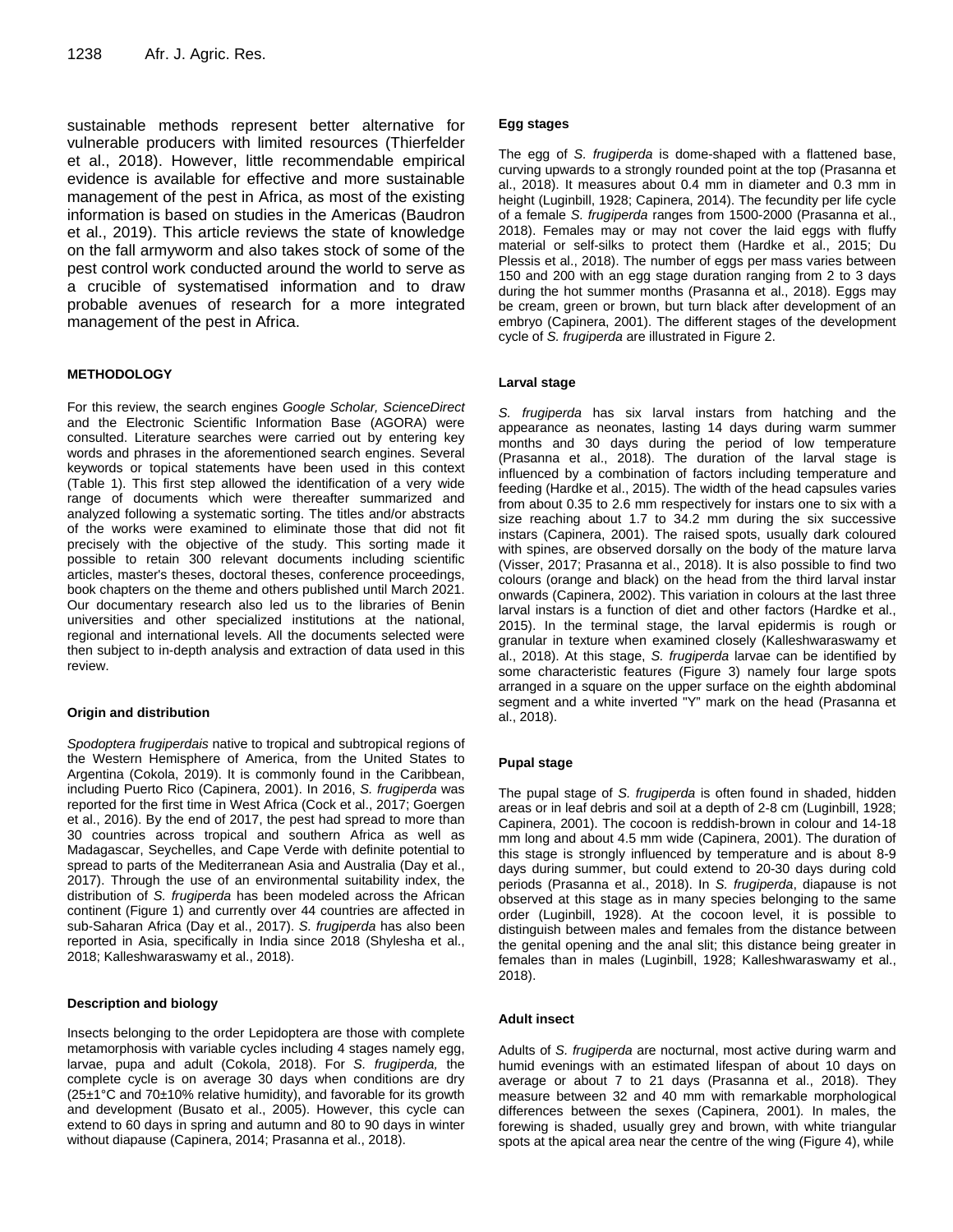**Table 1.** Keywords used for online documentary research.

| Pests / predators or natural enemies           | <b>Pest managements</b>                            |
|------------------------------------------------|----------------------------------------------------|
| Spodoptera frugiperda,                         | integrated management + Spodoptera frugiperda      |
| Natural enemies + Spodoptera frugiperda        | Entomopathogens + Spodoptera frugiperda            |
| predators + Spodoptera frugiperda              | Metarhizium + Spodoptera frugiperda                |
| Cotesia marginiventris + Spodoptera frugiperda | Biological controls + Spodoptera frugiperda        |
| parasitoids + Spodoptera frugiperda            | Nuclear Polyhedrosis Virus + Spodoptera frugiperda |
| Chelonus insularis + Spodoptera frugiperda     | Beauveria + Spodoptera frugiperda                  |
| Telenomus remus + Spodoptera frugiperda        | Ecological controls + Spodoptera frugiperda        |
| Trichogramma sp. + Spodoptera frugiperda       | Cultural controls + Spodoptera frugiperda          |
|                                                | Varietal controls + Spodoptera frugiperda          |

Source: Adjaoke (2021).



**Figure 1.** Geographical distribution of *Spodoptera frugiperda*. (**A**) original population, (**B) origin of** the population, (**C**) global population and (**D**) African population. Source: Fan et al. (2020)



**Figure 2**. Development cycle of *Spodoptera frugiperda.* Source: Cokola (2018).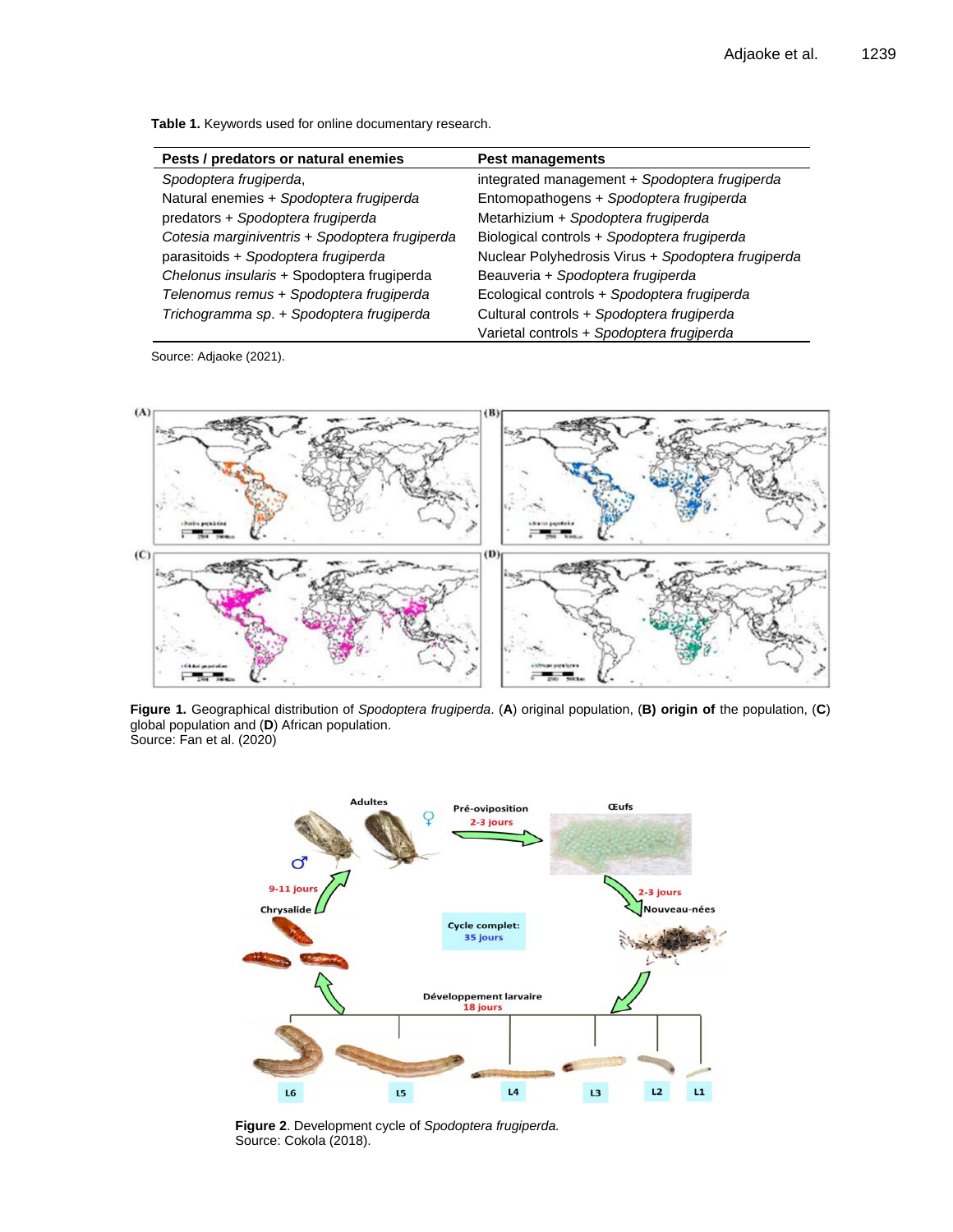

**Figure 3.** Characteristic marks of the adult larva of *Spodoptera frugiperda.* Source: Visser (2017).



**Figure 4.**Patterns of wing variation in adult *Spodoptera frugiperda*. Source: (Visser, 2017)

in females this characteristic feature is less marked, ranging from a uniform greyish brown to a fine mottling of grey and brown (Hardke et al., 2015; Shylesha et al., 2018). The hindwing is silvery-white with a narrow, dark margin in males (Figure 4) as well as in females (Kalleshwaraswamy et al., 2018). In general, adults of *S. frugiperda*  feed mainly on nectar of various plants and are active for short period before sunset and during the night (Luginbill, 1928). In nature, they remain hidden under foliage and in whorls (Capinera, 2001; Visser, 2017). After 3-4 days of pre-oviposition period, the female lays most of her eggs during the first 4-5 days of her life, but with extreme cases for up to 3 weeks (Prasanna et al., 2018). A female can lay 6-10 masses of 100-300 eggs. This performance is significantly limited under laboratory conditions (Prasanna et al., 2018). Two factors that influence the longevity of adults: are feeding and temperature (Luginbill, 1928). In the laboratory, the total

duration of the development cycle of *S. frugiperda* was about 39 ± 5 days (Kouakou et al., 2019). This duration was almost identical to that obtained by Schmidt-Durán et al. (2015). Indeed, these authors observed during their work that under environmental conditions marked by a temperature of 24°C, 70% relative humidity and artificial feeding, the complete life cycle of *S. frugiperda* is 38 days. Under the same conditions, the larval and chrysalis stages lasted 24  $\pm$  5 days and 9  $\pm$  1 day respectively, while from oviposition to hatching, the egg takes about 2 to 3 days  $(2.75 \pm 44$  days). To each developmental stage, corresponds a specific life span, weight and size (Table 2) in the pest (Cokola, 2018). Da Sylva et al. (2016) obtained a larval life span ranging from  $21.41 \pm 0.15$  to  $29.37 \pm 0.5$ days and a chrysalis stage duration oscillating between  $8.54 \pm 0.09$ and  $9.70 \pm 0.20$  days with different food supports.

Some confusion arises in the morphological identification of adult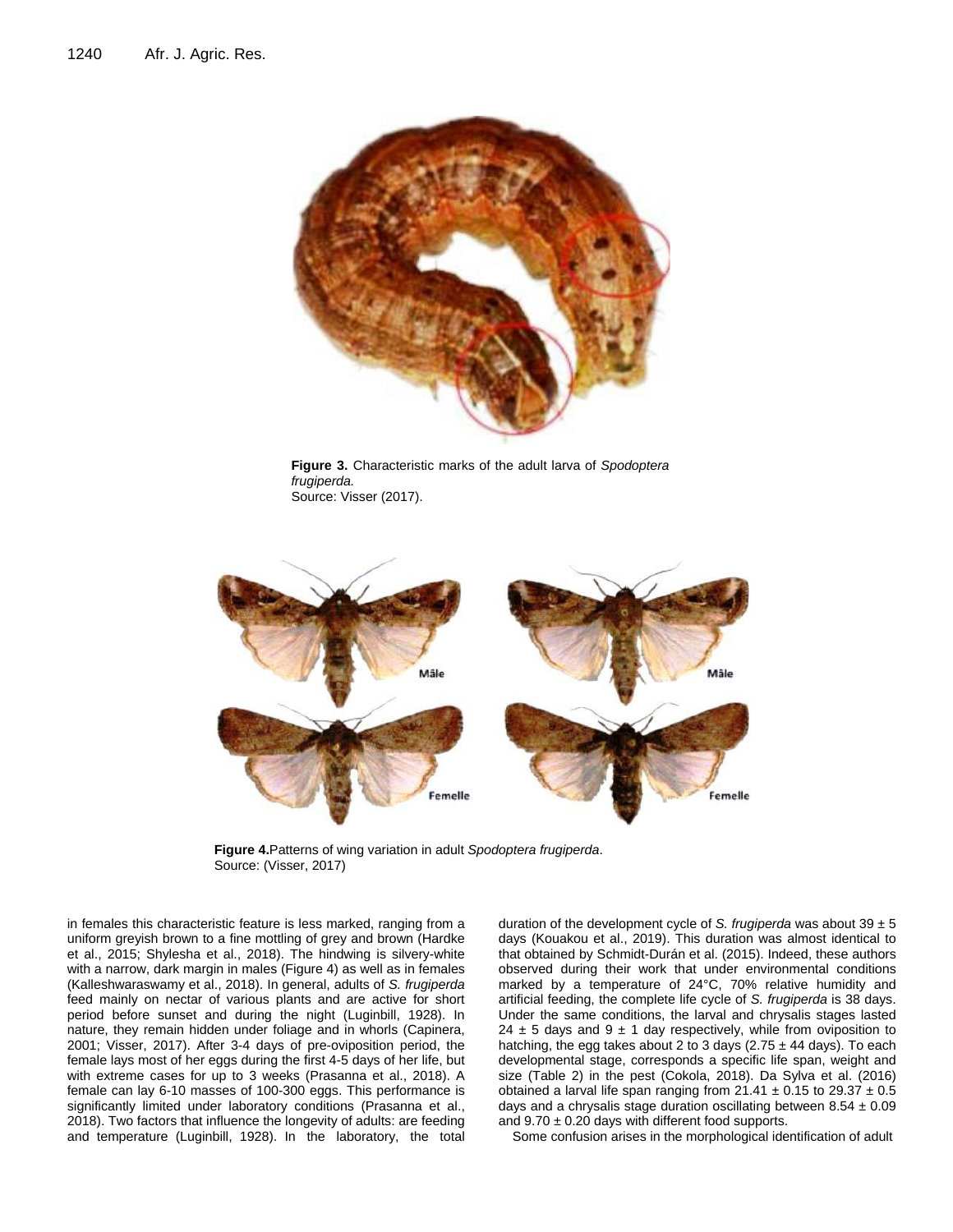| <b>Instar</b>        | Duration (day)   | Weight (mg)      | Size (mm)      |
|----------------------|------------------|------------------|----------------|
| Egg                  | $2.72 \pm 0.46$  | ۰                |                |
| First larval instar  | $3.55 \pm 0.51$  | $0.64 \pm 0.18$  | $3.0 \pm 0.0$  |
| second larval instar | $1.39 \pm 0.50$  | $3.02 \pm 0.88$  | $5.2 \pm 0.4$  |
| Third larval instar  | $1.55 \pm 0.51$  | $13.7 \pm 2.39$  | $9.2 \pm 0.8$  |
| Fourth larval instar | $3.16 \pm 0.51$  | $67.3 \pm 10.9$  | $13.6 \pm 0.5$ |
| Fifth larval instar  | $2.55 \pm 0.70$  | $139.9 \pm 21.8$ | $22.4 \pm 1.5$ |
| Sixth larval instar  | $6.05 \pm 0.80$  | $548.1 \pm 73.5$ | $34.6 \pm 1.1$ |
| Pupea                | $10.27 \pm 1.02$ | $217.2 \pm 37.1$ | $15.4 \pm 2.1$ |
| Adult                | $11.83 \pm 0.38$ | $129.0 \pm 24.0$ | $18.0 \pm 1.2$ |

**Table 2.** Characteristics of the developmental stages of *Spodoptera frugiperda*

Source: Cokola (2018).

moths of species of the genus *Spodoptera* (Cokola, 2018). This is the case of male adult of *S. frugiperda* which can be easily confused with those of *Spodoptera ornithogalli* and females, of *Spodoptera exigua* (Hardke et al., 2015). The genitalia of the males of *S. ornithogalli* are different from those of *S. frugiperda -* the double coremata lobe and the larger and wider clavus (Cokola, 2018). In *S. frugiperda,* the valve is also less wide and the female genitalia of *S. exigua* are different from those of *S. frugiperda (par)*  by the elongated corpus bursae and signum (Hardke et al., 2015). Samples of entomological materials from several sources in West and Central Africa were sent for accurate diagnosis in the IITA-Benin station, where morphology the characters of immature stages and adult moths, including male and female genitalia were examined using keys for positive identification of *S. frugiperda*  (Goergen et al., 2016). To confirm the identity of the species, present in Africa further, larval and adult specimens from Nigeria and São Tomé Et Príncipe were analysed by "DNA barcoding" at the Virology and Molecular Diagnostics Unit at IITA-Nigeria (Goergen et al., 2016).

#### **Ecology**

*S. frugiperda* is a tropical and subtropical species that adapts well to warm regions around the world (CABI, 2019). Temperature is a very important index for its growth and development (Cokola, 2019). The developmental time of eggs, larvae and pupae decreases with temperature up to 35°C (Hogg et al., 1982). Modelled data estimates made on temperature variations for growth and development of S. *frugiperda* are 12, 25, 30, 39 and 60°C for the base (minimum) temperature, lowest optimum temperature, highest optimum temperature, maximum temperature, as well as degree day, respectively (Du Plessis *et al*., 2018). Temperature minimum of 8.7°C and maximum of 39.8°C have been reported for the growth and development of *S. frugiperda* (Valdez-Torres et al., 2012). Similar temperatures were determined by López et al. (2019) with a minimum of 10.9 and 9.1°C days for the development of *S. frugiperda* with systematic mortality of all biological developmental stages of the pest at a temperature of 0°C (Luginbill, 1928). The fecundity and longevity of the adult insect are highest between 21 and 25°C (Barfield and Ashley, 1987). Rainfall, irrigation and colder annual temperatures are important variables with a direct negative effect on larval and pupal survival (Day et al., 2017).

#### **Damage and economic importance**

*S. frugiperda* was reported to be a destructive pest of many crops

over 200 years ago (Luginbill, 1928). The larvae of *S. frugiperda*  cause severe damage to all phenological stages of the plant. The caterpillar is capable of attacking 100 different plant species and 27 plant families with rapid oviposition and unimaginable proliferation, thus increasing the risks of a generalised infestation of different farms (Villa-Castoreña et al., 2004). With an unrivalled preference for maize (Day et al., 2017) which is a main staple food of the population in Sub-Saharan Africa (Ekpa et al., 2018), *S. fruigiperda*  can also attack many other important crops viz sorghum, rice, sugarcane, cabbage, beet, groundnut, soybean, onion, pasture grasses, millet, tomato, crabapple and cotton (Prasanna et al., 2018). Yield losses of 15-73% are recorded when 55-100% of the plants are infested by *S. frugiperda* especially in the middle and late stages of maize development (Hruska and Gould, 1997). The larval stages of the pest appear to be much more damaging to maize in West and Central Africa than most other *Spodopteran* African species, as the larvae cause significant damage (Figure 5) on this economically important crop (Goergen et al., 2016). The responses of maize germplasm under fall armyworm infestation are measured on the Davis scale, which assesses the extent of leaf damage or ear damage compared to a susceptible control on a scale of 1 to 9 (Davis et al., 1992).

#### **Surveillance and early warning against** *S. frugiperda*

Due to its rapid spread and high capacity to cause widespread damage to several crops, the fall armyworm poses a serious threat to food and nutrition security and livelihoods of hundreds of millions of farming households in Sub-Saharan Africa (Prasanna et al., 2018). Early detection of the pest is therefore necessary through monitoring and early warning to assess accurately the level of fall armyworm infestation in the fields (Prasanna et al., 2018). Frequent observation and estimation of pest population and losses should be carried out in maize fields using suitable methods either by scouting, use of pheromone traps or light traps (Day et al., 2017). Insect captures indicate the presence of moths in the area, but may not be accurate indicators of density. Light traps can be used to monitor the adult fall armyworm, which traps both male and female insects. Monitoring is usually conducted to assess both the economic risk of pest infestation and the potential effectiveness of early and sustainable pest control interventions in fields or farms (Prasanna et al., 2019). This monitoring can be done by walking in a "W" pattern in the field with gaps of 4-5 outer rows between two points to be sampled (McGrath et al., 2018). The alert is triggered once 5% of the plant is damaged at the seedling stage (Kumbhar, 2019). Similarly, this alert should be triggered if 10 and 20% are damaged at the intermediate and late whorl stage respectively (Kumbhar, 2019).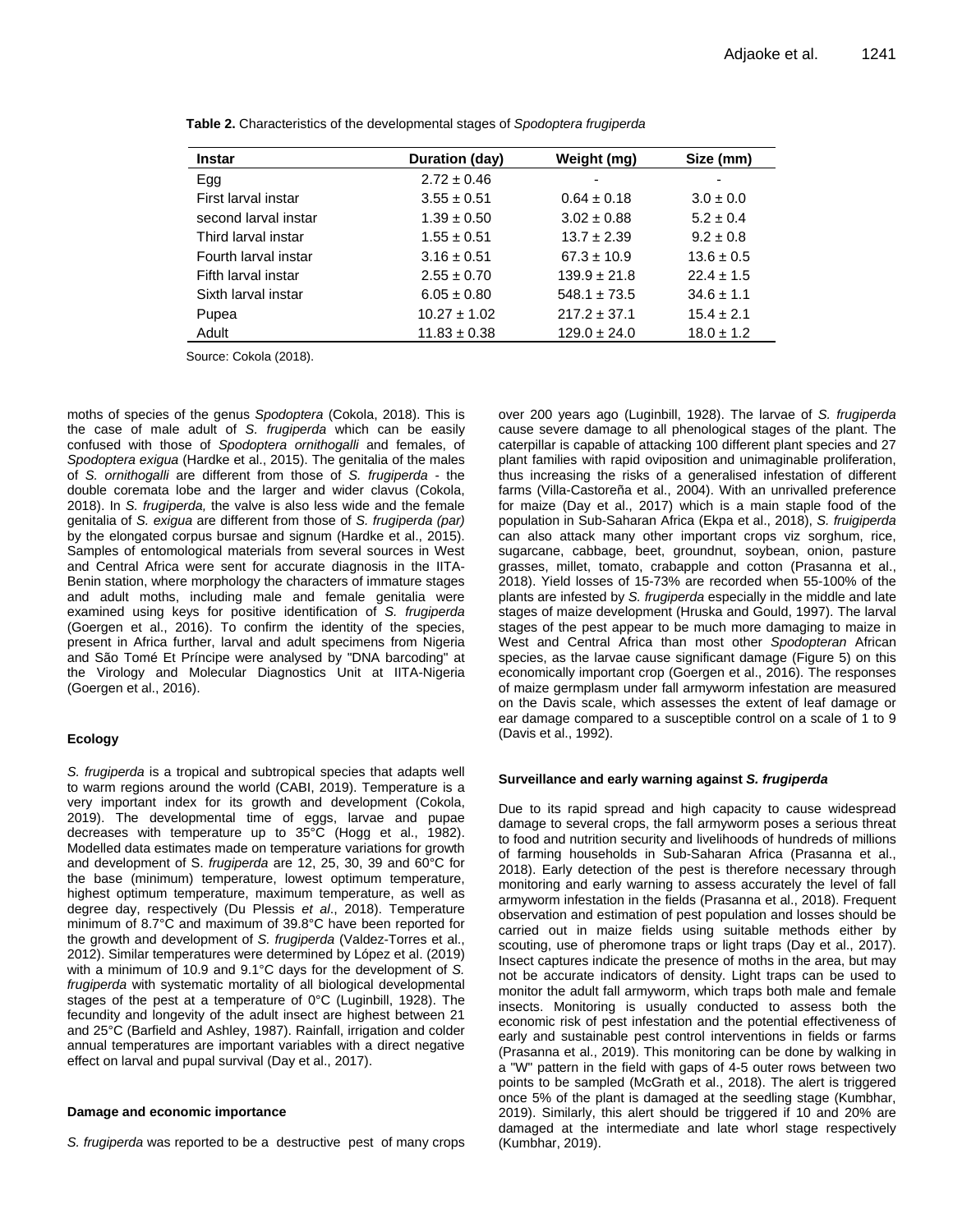

**Figure 5.** Damage of *S. frugiperda on* a maize plant in South Benin. Source: Goergen (2016).

#### **Methods of control of** *S. frugiperda*

#### *Cultural and varietal control*

Cultural practices including crop association, conservation agriculture and its components generally improve biological activity within the cropping system while limiting insect and pathogen attacks. This approach provides shelter for predators and natural enemies of *S. frugiperda* and is a means of controlling the larvae of the pest by reducing its proliferation (Prasanna et al., 2019). A study conducted in Benin revealed that about 38% of the farmers have used at least one agricultural practice for the control of *S. frugiperda* in maize fields (Houngbo et al., 2020). This study also concluded (based on assessment of farmers' perceptions) that the most common management method used by farmers was chemical control through the use of synthetic pesticides (91.4%) while only 1.9% of botanical pesticides and 6.6% of other pest control practices were used. Information on farmers' knowledge and management practices is essential for developing appropriate management methods tailored to farmers' needs (Obopile et al., 2008).

Regarding varietal control, studies conducted in the United States at the Southern Insect Control Research Unit showed that *S. frugiperda* larvae fed on Bt maize hybrids expressing the Cry1Ab protein showed a decrease in weight within 5 days of observation (Anne-Marie, 2006). This weight decrease was significantly correlated with the amount of toxin present in the plant material consumed by the larvae (Anne-Marie, 2006) In the same area, laboratory trials were conducted to compare the behaviour of *S. frugiperda* larvae fed on transgenic and conventional maize plants (Bokonon-Ganta et al., 2003). Significant differences were observed in these trials between larvae fed on transgenic and conventional maize at several levels namely survival, weight and development time of larvae and pupal stage with larval survival rates of 28-70% on the two transgenic cultivars, compared to 62- 97% recorded on both the conventional cultivars and artificial diet (Bokonon-Ganta et al., 2003). Fall armyworm resistant germplasm

has been developed in Mexico, USA and Brazil with a diversity of resistant varieties identified which indicated that there are many conventional traits to support a forward breeding strategy to incorporate fall armyworm resistance into the genetic elite of maize adapted to Africa (Prasanna et al., 2019). In some countries in Africa such as Cameroon, Egypt, Ghana, Kenya, Malawi, Nigeria, and Uganda, research has been conducted on resistant maize varieties that have yielded encouraging results in managing *S. frugiperda* but much work remains to be done (et al., 2018).

#### *Control based on the use of parasitoids and predators as natural enemies*

*S. frugiperda* has a diverse complex of natural enemies in the Americas and the Caribbean basin (Ashley, 1979; Ashley et al., 1982; Molina-Ochoa et al., 2003). In North and South America, studies revealed 53 species of parasitoids of *S. frugiperda in* 43 genera and 10 families, including Braconidae, Ichneumonidae and Tachinidae (Table 3), which accounted for 16, 19 and 47% of the genera and 15, 17 and 53% of the species in this group respectively (Ashley, 1979). Subsequently, 150 species of parasitoids and parasites of *S. frugiperda* have been reported from the Americas and the Caribbean Basin, belonging to 14 families (Table 2), namely nine in the Hymenoptera, four in the Diptera and one nematode (Molina-Ochoa et al., 2003). Ten species of Hymenoptera belonging to five families including *Telenomus remus*, recognised as a parasitoid of *S. frugiperda* eggs were tested to control *S. frugiperda* (Cokola, 2018; Hoballah et al., 2004; Gutiérrez-Martínez et al., 2012)*. Chelonus insularis* (Hymenoptera: Braconidae) and *Cotesia arginiventris* (Hymenoptera: Braconidae) were identified as a result of a survey as the main parasitoids of *S. frugiperda* eggs and larvae and cited as the most abundant in north of America (López et al., 2018). Braconidae were the best represented (Table 3) with 261 specimens (21.75% of total parasitism), of which 257 were *Chelonus insularis* (21.42%),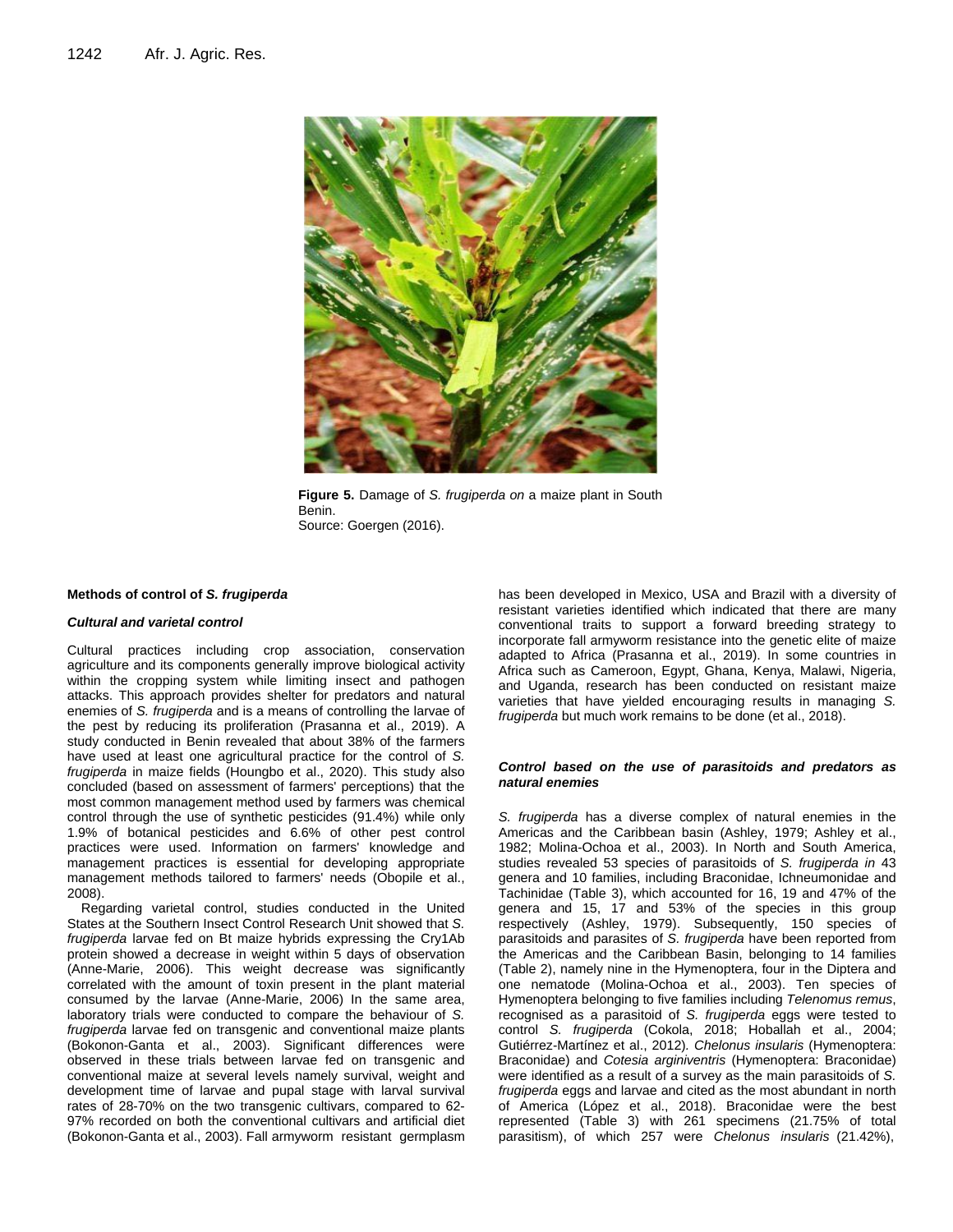**Table 3.** *Spodoptera frugiperda's parasitoids* and predators

| Order              | <b>Family</b>      | <b>Species</b>                                          | <b>References</b>                                                                                                                                     |  |
|--------------------|--------------------|---------------------------------------------------------|-------------------------------------------------------------------------------------------------------------------------------------------------------|--|
| <b>Parasitoids</b> |                    |                                                         |                                                                                                                                                       |  |
|                    |                    | Cotesia marginiventris<br>Cresson                       | Hoballah et al. (2004); 43. Hay-Roe et al (2016);<br>Lopez et al. (2018); FAO (2018)                                                                  |  |
|                    | <b>Braconidae</b>  | Cotesia icipe                                           | Sisay et al. (2018)                                                                                                                                   |  |
|                    |                    | Eiphosoma laphygmae Costa<br>Lima                       | Hoballah et al. (2004); López et al. (2018)                                                                                                           |  |
|                    |                    | Chelonus insularis Cresson                              | Hoballah et al. (2004); Murúa et al. (2009); Rios-<br>Velasco et al. (2011); Virgen et al. (2013);<br>Meagher et al. (2016); López et al. (2018); FAO |  |
|                    |                    | Homolobus truncator Say                                 | (2018)<br>Hoballah et al. (2004)                                                                                                                      |  |
|                    |                    | Aleiodes laphygmae Viereck                              | Hoballah et al. (2004)                                                                                                                                |  |
|                    |                    | Glyptapanteles<br>creatonoti<br>Viereck                 | Shylesha et al. (2018)                                                                                                                                |  |
|                    |                    | Campoletis grioti Blanchard                             | Murúa et al. (2009)                                                                                                                                   |  |
| Hymenoptera        | Ichneumonidae      | Campoletis<br>sonorensis                                | Hoballah et al. (2004)                                                                                                                                |  |
|                    |                    | Cameron<br>Ophion flavidus Brullé                       | Hoballah et al. (2004); Murúa et al. (2009)                                                                                                           |  |
|                    |                    | Campoletis<br>chlorideae<br>Uchida                      | Shylesha et al. (2018)                                                                                                                                |  |
|                    |                    | Pristomerus<br>spinator<br>Fabricius                    | Hoballah et al. (2004)                                                                                                                                |  |
|                    |                    | Hyposoter sp.                                           | Virgen et al. (2013)                                                                                                                                  |  |
|                    |                    | Diapetimorpha<br>introita<br>Cresson                    | Molina-Ochoa et al. (2003)                                                                                                                            |  |
|                    |                    | Charops ater Szépligeti                                 | Sisay et al. (2018)                                                                                                                                   |  |
|                    | Trichrogrammatidae | Trichogramma<br>atopovirilia<br>Oatman & Platner        | Hoballah et al. (2004); FAO (2018)                                                                                                                    |  |
|                    | Eulophidae         | Euplectrus<br>platyhypenae<br>Howard                    | Hoballah et al. (2004)                                                                                                                                |  |
|                    | Platygastridae     | Telenomus remus Nixon                                   | FAO (2018); Kenis et al. (2019)                                                                                                                       |  |
|                    | Tachinidae         | Archytas<br>marmoratus<br>Townsend                      | Virgen et al. (2013); FAO (2018)                                                                                                                      |  |
| <b>Diptera</b>     |                    | Archytas incertus Macquart                              | Murúa et al. (2009)                                                                                                                                   |  |
|                    |                    | Incamyia chilensis Aldrich                              | Murúa et al. (2009)                                                                                                                                   |  |
| <b>Predators</b>   |                    | Coleomegilla sp.                                        | Hoballah et al. (2004); FAO (2018)                                                                                                                    |  |
|                    | Coccinellidae      | Harmonia axyridis Pallas                                | FAO (2018)                                                                                                                                            |  |
| Coleoptera         |                    | Eriopis connnexa Germar                                 | Silva et al. (2013)                                                                                                                                   |  |
|                    | Carabidae          | Calosoma granulatum Perty                               | FAO (2018)                                                                                                                                            |  |
| <b>Dermaptera</b>  | Forficulidae       | Doru sp.                                                | Hoballah et al. (2004); Pasini et al. (2007);<br>Shylesha et al. (2018); FAO (2018)                                                                   |  |
| Heteroptera        | Reduviidae         | Zelus longipes Linnaeus<br>Castolus sp.                 | Hoballah et al. (2004); FAO (2018)<br>Hoballah et al. (2004)                                                                                          |  |
|                    | Pentatomidae       | Podisus sagitta Fabricius<br>Podisus nigrispinus Dallas | Hoballah et al. (2004)<br>Zanuncio et al. (2008)                                                                                                      |  |
|                    | Anthocoridae       | Orius sp.                                               | Hoballah et al. (2004)                                                                                                                                |  |
| Hymenoptera        | Formicidae         | Solenopsis<br>geminata,<br>Pheidole radowszkoskii       | Perfecto (1991)                                                                                                                                       |  |
|                    | Vespidae           | Polistes spp.                                           | Held et al. (2008)                                                                                                                                    |  |

Source: Cokola (2018).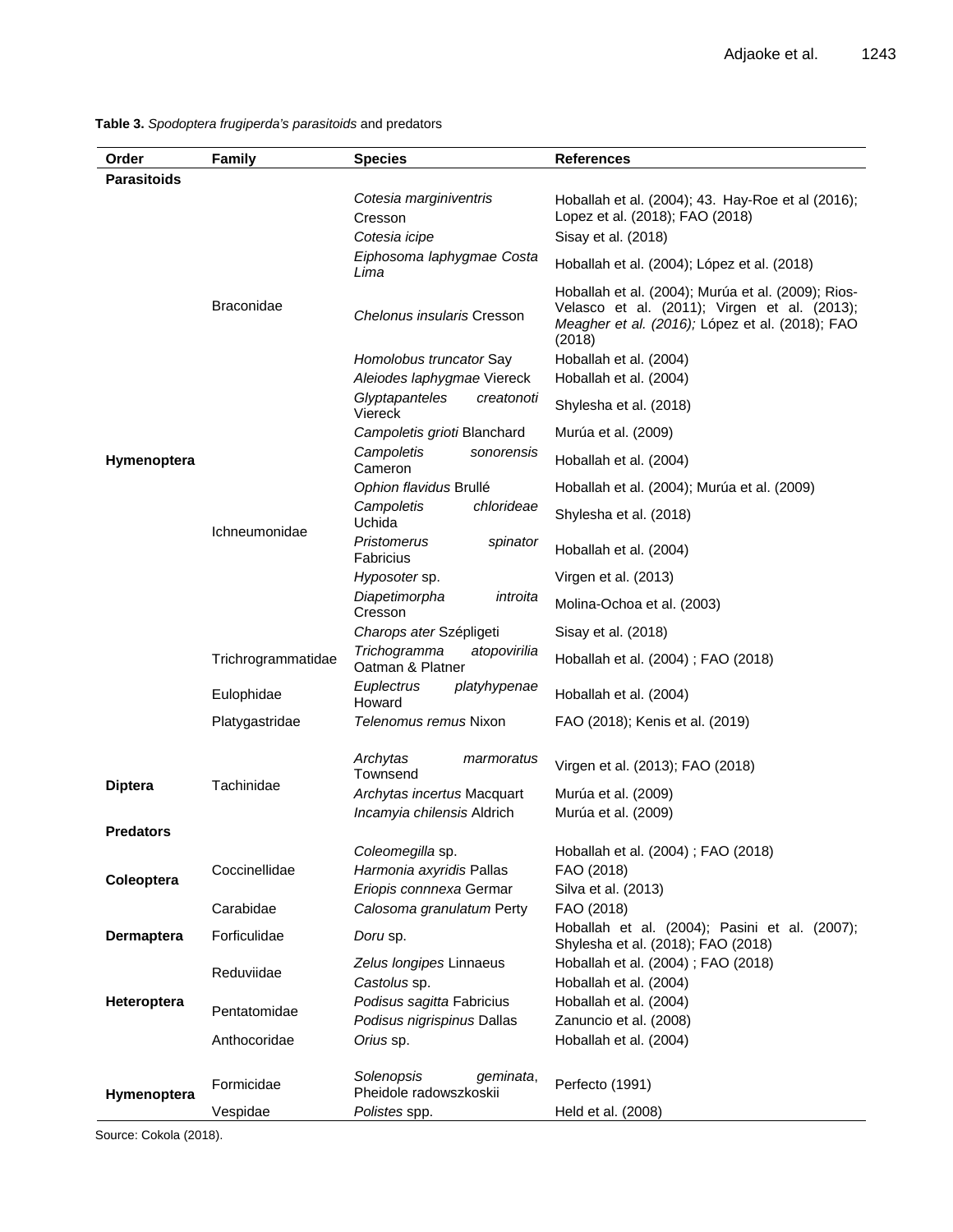*Chelonus cautus* (0.25%) and *C. sonorensis* (0.08%) (Cokola, 2018). Although *T. remus* was introduced to Brazil several decades ago, its natural occurrence in the fields has been very rare, while populations of *T. pretiosum* and/or *T. atopovirilia* are often reported (Beserra et al., 2002). Of these three species, *T. remus* has been considered the best candidate from augmentative biology, because of its ability to reach the inner layers of *S*. *frugiperda* egg masses (Cave, 2000). Laboratory studies have shown that *T. remus*  parasitises *S. frugiperda* eggs more rapidly than *T. pretiosum* and, when the two species are brought together in an arena containing *S. frugiperda* eggs, the majority of emerged adults are of *T. remus*  (Carneiro and Fernandes, 2012). However, there are no real studies exploring the interference and exploitation competition between *T. remus*, *T. atoporivilia* and *T. pretiosum* under field conditions but some work on natural enemy parasitoids of *S. frugiperda in* Africa has been carried out (Kenis et al., 2019).

A recent study on the first global modelling efforts by the fitted procedure of a machine learning algorithm to predict the habitat suitability of *S. frugiperda* and its major parasitoids namely *Chelonus insularis, Cotesia marginiventris*, *Eiphosomala phygmae*, *Telenomus remus* and *Trichogramma pretiosum*, to be considered for biological control was conducted (Tepa-Yotto et al., 2021). Modelled predictions showed establishment potentials of the five hymenopteran parasitoids of the pest in the coastal belt of West Africa from Côte d'Ivoire to Nigeria, the Congo Basin in East Africa, East Asia, Southeast and parts of Eastern Australia, and Western and Southern Europe which are areas heavily affected by the pest (Tepa-Yotto et al., 2021). Most reviews of parasitoids of *S. frugiperda* have focused on those that attack eggs and larvae (Ashley, 1986). However, there is a lack of information on the spatio-temporal distribution and determinants of better utilization of its local natural enemies in Sub-Saharan Africa. Forficulidae have been identified as important predators of *S. frugiperda* (Shylesha et al., 2018). *Eriopis connnexaa* has been identified as a potential predator for the control of *S. frugiperda* (Silva et al., 2013). Some species of Coccinellidae such as *Harmonia axyridiscan* also attack *S. frugiperda* (Dutra et al., 2012).

#### *Control based on the use of entomopathogenic fungi*

It is estimated that 750 to over 800 fungal species from more than 90 genera have been described as pathogens against different insect species (Samson and Popovic, 1988). However, only about a dozen of these entomopathogenic fungal species are available for pest management at the grower level (Hajek and St. Leger, 1994) and others are effective against a wide range of insect pests including *Spodopteran* species (Purwar and Sachan, 2005). For insect control, *Beauveria bassiana* is known to be the most common, highly effective and widespread entomopathogenic fungus worldwide (Khan and Ahmad, 2015). Ruiz-Nájera et al. (2013) isolated *Nomurae arileyi* from 38 larval corpses of *S. frugiperda*. Work revealed that the concentration of 1  $\times$  10<sup>8</sup> conidia/ml was the most effective dose of entomopathogenic fungi (Kaur et al., 2009). Other studies in Faisalabad, Pakistan having investigated the efficacy of entomopathogenic fungi on Lepidoptera revealed that the susceptibility of insects subjected to the action of the said fungi decreases with an increase in the age of 285 larvae (Asi et al., 2013). The mortality of *S. frugiperda was* evaluated under laboratory conditions using various concentrations of conidia of a native strain and a commercial strain of *M. anisopliae* (Romero-Arenas et al., 2014). The highest mortality that is, 72.5% was recorded in the indigenous strain while 32.5% was obtained in the commercial strain whose results revealed lower efficiency compared to the indigenous strain (Romero-Arenas et al., 2014). It has been reported that all species of lepidopteran pests of vegetable crops, were susceptible to *B. bassiana* while reporting that *S. frugiperda* was the least susceptible (Wraight et al., 2010).

#### *Control using entomopathogenic bacteria, nematodes and viruses*

Among the alternatives to control *S. frugiperda*, the use of *Bacillus thuringensis* (Bt) has been the subject of interest because of its effectiveness in controlling the pest and its low impact on natural enemies (Polanczyk and Alves, 2005). Studies have shown that *Bt*  affects biological parameters with a definite influence on the weight of larvae, pupae, oviposition and fecundity of *S. frugiperda* females (Polanczyk and Alves, 2005). *Bt* Cry protein has been effectively used in America for the control of *S. frugiperda* but resistance of the pest against this protein has been noted (Farias et al., 2014; Dangal and Huang, 2015). The composition, abundance and diversity of microbiomes associated with larval and adult specimens of *S. frugiperda* have been studied in Africa (Gichuhi et al., 2020) however the first data on the efficacy of *Bt for* the control of *S. frugiperda in* Africa were provided by Botha et al. (2019). Entomopathogenic nematodes (EPNs) have been used as biological control agents to control some species of the genus *Spodoptera* in the laboratory and in the field (Campos-Herrera and Gutierrez, 2008). Nematodes, grouped in two main families Steinernematidae and Heterorhabditidae are obligate parasites of some insect species and more specifically *S. frugiperda* and are associated with some symbiotic bacteria (Sree and Varma, 2015). One species each of *Steinernema* and *Heterorhabditis* have been used for the control of *S. frugiperda* with an efficiency evaluated up to 100% of larval mortality (Andaló et al., 2010). *Steinernema* and *Heterorhabditis* have been used to control *S. frugiperda* in association with some insecticides (Negrisoli et al., 2013). *S. frugiperda*, is susceptible to several entomopathogens including a nuclear polyhedrosis virus (NPV) and a Granulosis virus (GV) (Gardner and Fuxa, 1980). Research on the use of viruses as entomopathogens is focused on baculoviruses (Sree and Varma, 2015). For the control of *S. frugiperda,* Nucleo Polyhedro Viruses (NPVs) have been the most studied (Berretta et al., 1998). The Nucleo Polyhedro Virus (NPV) of *S. frugiperda* (SfMNPV) has been isolated from populations of armyworms in North, Central and South America (Berretta et al., 1998; Shapiro et al., 1991). Some isolates of this virus have been evaluated in the field as potential biopesticides to control *S. frugiperda* on maize (Moscardi, 1999) resulting in high levels of larval mortality associated with significant mortality due to natural parasitism (Armenta et al., 2003; Castillejos et al., 2002). In southern Mexico, the impact of organophosphate insecticides (chlorpyrifos, methamidophos), carbamate (carbaryl) and pyrethroids (cypermethrin) commonly used in corn fields with natural enemies of crop pests has been compared to that of 'a nucleopolyhedron (Baculoviridae) of *Spodoptera frugiperda*. The results showed a mortality rate ranging from 75 to 90% of the natural enemies after the application of these synthetic insecticides while the bioinsecticide had not induced any effect. These synthetic insecticides were applied at the rates recommended on the product label using a hand-held backpack sprayer equipped with a cone nozzle. The biological pesticide was applied at the rate of  $3 \times 10^{12}$ occlusions bodies (OB)/ha using identical equipment. The effects of pesticides on arthropods on corn plants were quantified at intervals of 1 to 22 days after application. The biological insecticide based on *S. frugiperda* nucleopolyhedrovirus had no adverse effect on natural enemies of insects or other non-target insect populations. Applications of carbamate, pyrethroid and organophosphate insecticides all reduced the abundance of natural enemy insects, but for a relatively short period (8-15 days) (Martinez et al., 2003).

#### *Use of plant extracts*

To limit environmental and health risks, the use of less toxic natural products, such as neem, pyroligneous and asteraceous extracts, is a sustainable alternative in agricultural areas (Charleston et al.,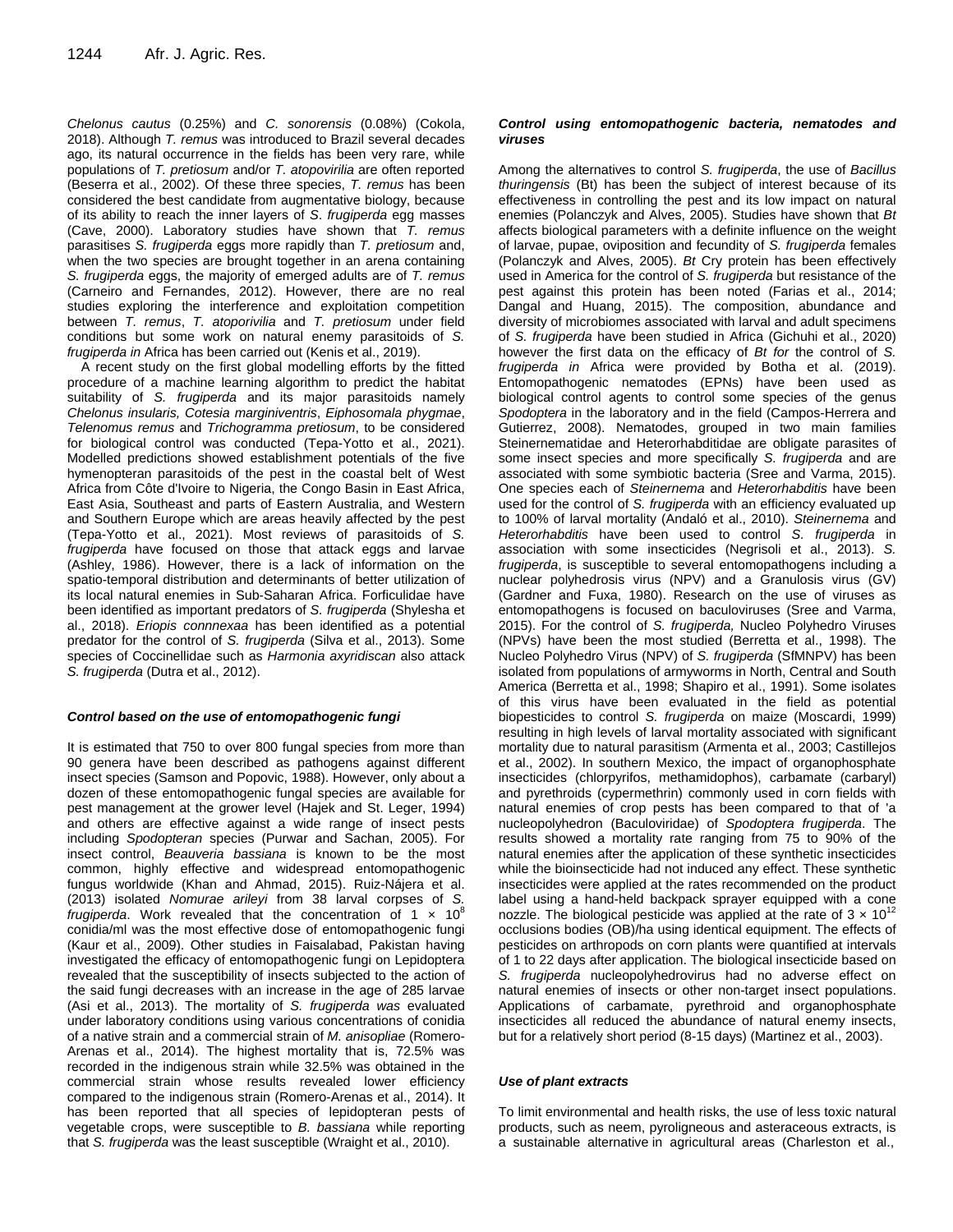2005). In Brazil, experiments carried out at  $(25 \pm 1^{\circ} \text{C})$  with a 12 h photoperiod and (70  $\pm$  10%) relative humidity in the laboratory using aqueous extracts of neem and pyroligneous diluted in water (10 or 20 ml/L) and applied to freshly laid eggs of *S. frugiperda* or to day old and two-days-old eggs resulted in a reduction in their hatching rate (Tavares et al., 2009). In Ethiopia, high mortality of *S. frugiperda* was reported with extracts of *Jatropha curcas*, *Militia ferruginea*, *Phytolacca dodecandra*, *Scinus molle*, *Melia abyssinica*, *Nicotiana tabacum*, *Lantana camara*, *Chenopodiumam broides*, *Azadirachta indica*, and *Jatropha gossypifolia* (Sisay et al., 2019). Similar activities have been reported for *A. indica* and *N. tabacum*  against *S. frugiperda* in Africa (Phambala et al., 2020). The most promising plant species in Africa due to their low toxicity, abundance and bioactivity against *S. frugipera* are *Lippia javanica*, *Ocimum basilicum* and *Cymbopogon citratus* which have shown various activities including decreased feeding and reproduction as well as increased mortality of the pest (Silva et al., 2013). Trials conducted under laboratory conditions on the bioactivity of plant extracts of *Calotropisprocera*, *Jatropha curcas*, *Cymbopogon nardus*, *Zyzyphus joazeiro*, Morinda *citrofolia*, and *Magonia pubescamens* generated interest in the use of their extracts because, having resulted in an increase in larval mortality and a significant decrease in the weight of *S. frugiperda* pulps (Santos et al., 2012). The results of this study showed that methanolic extracts of leaves and fruit peels, applied on *S. frugiperda* at the 2nd larval stage fed on artificial diet resulted in reduced larval growth, longer developmental time, reduced fertility as well as increased mortality of the pest (Santos et al., 2012). The *T. saponaria* extract was the most promising for the control of *S. frugiperda*, possibly because its seeds were rich in fat, yielding an equally fatty extract with adjuvant capacity thus facilitating the attachment and distribution of the extract on maize leaves, thereby increasing the insecticidal action (Santos et al., 2012). However, it remains to be determined which insecticidal compounds in these plants could lead to new natural insecticidal products that could be developed (Alves et al., 2012). This provides an opportunity for exploration and research of other plants with these compounds to incorporate them into the pool of plants that provide promising results for the management of *S. frugiperda* in Africa (Santos et al., 2012).

#### *Chemical control methods and risks of pest resistance to molecules*

Insecticidal control of *S. frugiperda* is often necessary in order to protect the crops and ensure adequate productivity (Luginbill, 1928; Straub and Hogan, 1974). The techniques used in this case are dictated by the developmental stage and growth characteristics of the host crop as well as the available insecticide application methods (Togola et al., 2018). Management of the pest requires the use of large quantities of insecticides and sometimes the use of several types and formulations of chemicals, with high environmental and health risks incurred by both producers and consumers (Togola et al., 2018). Effective application of pesticides may result in some reduction of pests, but also cause damage to beneficial insect populations thus increasing pest population pressure and crop damage (Prasanna et al., 2018).

Results of trials conducted in Mokwa, Nigeria revealed the presence of five insecticidal compounds (cypermethrin, deltamethrin, lambda-cyhalothrin, permethrin and chorpyrifos) in soil samples with possible negative effects on soil dwelling organisms and other non-target species (Togola et al., 2018). This was also detrimental to the environment, as the molecules of the products used to affect local biodiversity, environmental components, human health and pest resistance to the molecules used (Sellami et al., 2015). A strain of *S. frugiperda*, collected from a cornfield in northern Florida showed resistance to commonly used insecticides. Resistance to pyrethroids ranged from 2 to 216-fold;

resistance to organophosphate insecticides ranged from 12 to 271 fold and resistance to carbamates ranged from 14 to 192-fold (Yu, 1991). The highest level of resistance was observed with carbary (Yu, 1991).

#### **Issues related to the integrated management of** *S. frugiperda*

The limitations associated with the use of synthetic plant protection products with their numerous risks to human health, the imbalance of environmental components and pest resistance (Barzman et al., 2015) impose the adoption of agroecological practices and integrated management of *S. frugiperda* as an unquestionable option in view of the speed of the pest's progression and the damage it causes to farmers (Georgen, 2016; Hay-Roe et al., 2016). The preferred management option for *S. frugiperda* is therefore Integrated Pest Management (IPM-Integrated Pest Management), based on the use of a combination of control methods that is sustainable, cost-effective and results in minimal risks to humans and the environment (Day et al., 2017).

## **Conclusions**

The present literature review has provided an overview of updated state-of-the-art on *S. frugiperda* bioecology and management Information related to taxonomy, description, ecology, origin, damage, economic importance, dispersal of the pest and its management by agricultural chemicals is available. Similarly, a sufficient range of scientific evidence on the existence and use of natural enemies, entomopathogens and plant extracts is available. However, the literature reveals little empirical evidence to guide recommendations for effective control of *S. frugiperda* in Africa since existing work has not addressed, in a strict sense, control methods based on integrated pest management in the African context, even though this approach represents an important sustainable alternative beneficial to vulnerable small holder farmers.

## **LIMITATIONS AND PROSPECTS**

The alternative methods to synthetic chemical inputs each have their advantages, but also some limitations. A combination of several much more integrated approaches is therefore needed to control *S. frugiperda* sustainably. The variability of the insect's susceptibility to the products used and the adverse effects of the latter on human health and the environment should imply a more specific control considering the pedoclimatic and socioeconomic conditions of the farmers. In this control in an African context where most farmers are vulnerable and uneducated, it is imperative to consider the sustainability of the choices made on the technical and operational levels. It is with this perspective that we will start work on the evaluation of the oviposition performance of key parasitoids of *S. frugiperda* and on entomopathogens of African strains in order to contribute to the integrated management of the pest. Similarly, some methods based on the valorisation of insecticidal plants and on empirical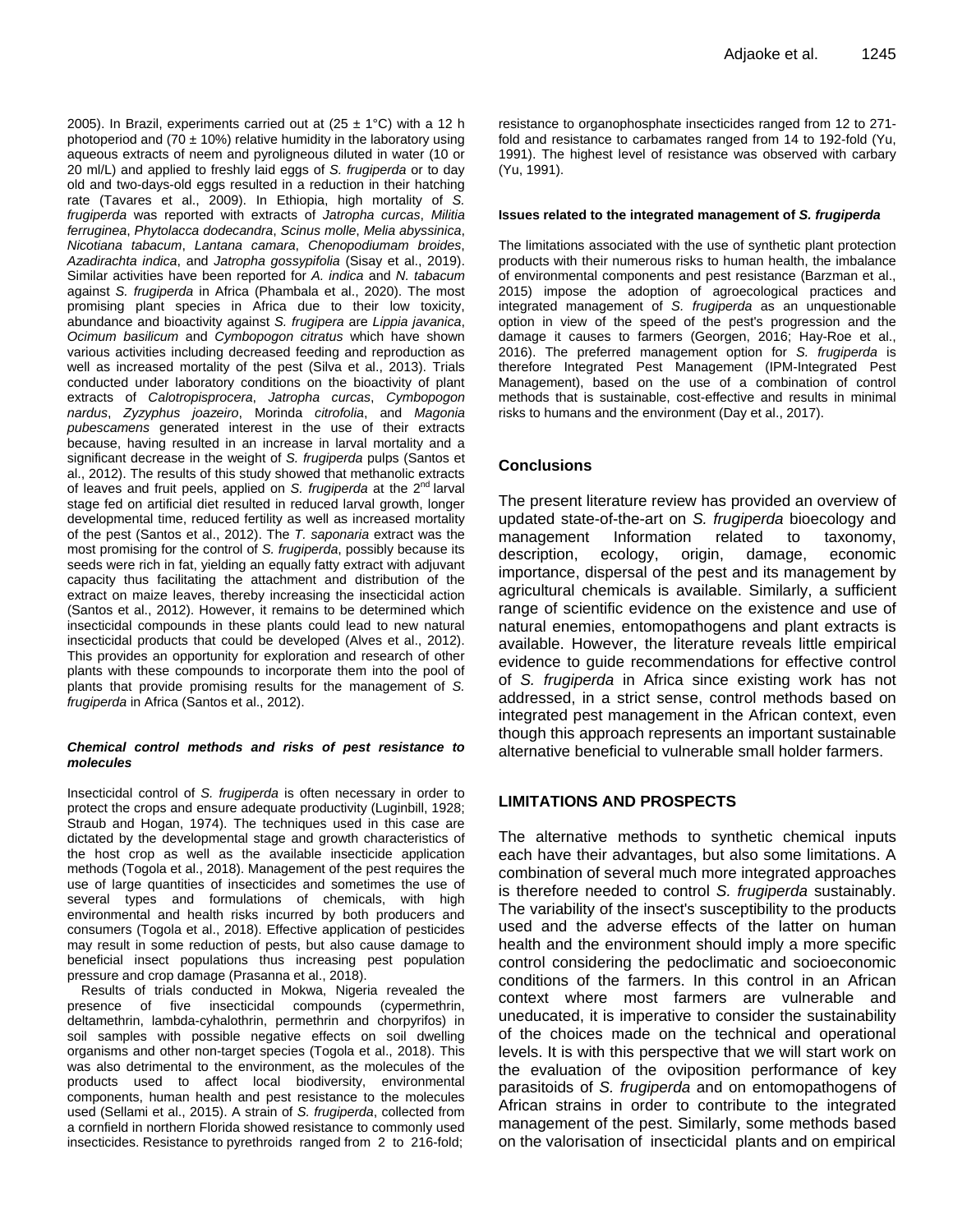practices still in use and demonstrating their efficacy should also be tested in order to establish the scientific basis of their real efficacy on pest control and on their safe use and minimal impacts on human and environment health.

## **CONFLICT OF INTERESTS**

The authors have not declared any conflict of interests.

#### **REFERENCES**

- Alves DS, Carvalho GA, Oliveira DF, Sâmia RR, Villas-Boas MA (2012). Toxicity of copaiba extracts to armyworm (*Spodoptera frugiperda*). African Journal of Biotechnology 11(24):6578-6591.
- Andaló V, Santos V, Moreira GF, Moreira CC, Junior AM (2010). Evaluation of entomopathogenic nematodes under laboratory and greenhouses conditions for the control of *Spodoptera frugiperda.* Ciência Rural, Santa Maria 40(9):1860-1866.
- Ashley TR (1979). Fall Armyworm Symposium: Classification and Distribution of Fall Armyworm Parasites. Florida Entomologist 62(2):114-123.
- Ashley TR (1986). Geographical distributions and parasitization levels for parasitoids of the fall armyworm, *Spodoptera frugiperda*. Florida Entomologist 69(3):516-524.
- Ashley TR, Waddill VH, Mitchell ER, Rye J (1982). Impact of native parasites of the fall armyworm*, Spodoptera frugiperda* (Lepidoptera: Noctuidae), in South Florida and release of the exotic parasite, Eiphosomavitticole (Hymenoptera: Ichneumonidae). Environmental Entomology 11(4):833-837.
- Asi MR, Bashir MH, Afzal M, Zia K, Akram M (2013). Potential of entomopathogenic fungi for biocontrol of *Spodoptera litura* fabricius (lepidoptera: noctuidae). The Journal of Animal and Plant Sciences 23(3):913-918.
- Barfield S, Ashley TR (1987). Effects of Corn Phenology and Temperature on the Life Cycle of the Fall Armyworm, *Spodoptera frugiperda* (Lepidoptera: Noctuidae). The Florida Entomologist 70(1):110-116.
- Baudron F, Zamah-Allah M, Chaipa I, Chari N, Chinwada P (2019). Understanding the factors influencing fall armyworm (*Spodoptera frugiperda* J.E. Smith) damage in African smallholder maize fields and quantifying its impact on yield. A case study in Eastern Zimbabwe. Crop Protection 120:141-150
- Berretta MF, Rios ML, Sciocco de Cap A (1998). Characterization of a Nuclear Polyhedrosis Virus of *Spodoptera frugiperda* from Argentina. Journal of Invertebrate Pathology 71(3):280-282.
- Beserra EB, Dias CTDS, Parra JRP (2002). Distribution and natural parasitism of *Spodoptera frugiperda* (lepidoptera: noctuidae) eggs at different phenological stages of corn. Florida Entomologist 85(4):588- 593.
- Bokonon-Ganta A, Bernal JS, Pietrantonio PV, Sétamou M (2003). Survivorship and development of fall armyworm, *Spodoptera frugiperda* (J. E. Smith) (Lepidoptera: Noctuidae), on conventional and transgenic maize cultivars expressing Bacillus thuringiensis Cry9C and Cry1A(b) endotoxins. International Journal of Pest Management 49(2):169-175.
- Botha AS, Erasmus A, du Plessis H, Van den Berg J (2019). Efficacy of Bt Maize for Control of *Spodoptera frugiperda* (Lepidoptera: Noctuidae) in South Africa. Journal of Economic Entomology 112(3):1260-1266. https://doi.org/10.1093/jee/toz048
- Busato GR, Grützmacher AD, Garcia MS, Giolo FP, Zotti MJ, Stefanello Júnior JJ (2005). Biologia Comparada de Populações de Spodoptera frugiperda (J.E. Smith) (Lepidoptera: Noctuidae) em Folhas de Milho e Arroz. Neotropical Entomology 34(5):743-750.
- CABI (2019). Invasive Species Compendium *Spodoptera frugiperda* (fall armyworm). Detailed coverage of invasive species threatening livelihoods and the environment worldwide

https://www.cabi.org/isc/datasheet/29810 consulté le 4 janvier 2021 à 12h50'

- Campos-Herrera R, Gutierrez C (2008). Screening Spanish isolates of steinernematid nematodes for use as biological control agents through laboratory and greenhouse microcosm studies. Journal of Invertebrate Pathology 100(2):100-105.
- Capinera JL (2001). Handbook of Vegetable Pests. Academic Press, San Diego 729 p.
- Capinera JL (2014). Fall Armyworm, *Spodoptera frugiperda* (JE Smith) (Insecta: Lepidoptera: Noctuidae). Florida (FL): US Department of Agriculture, UF/IFAS Extension Service, University of Florida; [accessed 2017Sept 05]. https://journals.flvc.org
- Carneiro TR, Fernandes OA (2012). Interspecific interaction betweenTelenomus remus (Hymenoptera: Platygastridae) and *Trichogramma pretiosum* (Hymenoptera: Trichogrammatidae) on *Spodoptera frugiperda* (Lepidoptera: Noctuidae) eggs. Anais da Academia Brasileira de Ciências 84(4):1127-1135.
- Castillejos V, Trujillo J, Ortega LD, Santizo JA (2002). Granular phagostimulant nucleopolyhedrovirus formulations for control of Spodoptera frugiperda in maize. Biological Control 24(3):300-310.
- Castoreña V, Magdalena M, Valencia C, Alonso E (2004). Determination of larval stages of *Spodoptera frugiperda* (J. E. Smith) (Lepidoptera: Noctuidae) for the construction of a prediction model. Folia Entomológica Mexicana 43:307-312 Sociedad Mexicana de Entomología, A.C. Xalapa, Mexico
- Cave RD (2000). Biology, ecology and use in pest management of *Telenomusremu. Biocontrol*News and Information 21(1):21N-26N.
- Charleston DS, Kfir R, Dicke M, Vet LEM (2005). Impact of botanical pesticides derived from Melia azedarach and Azadirachta indica on the biology of two parasitoid species of the diamondback moth. Biological Control 33(2):131-142.
- Thierfelder C, Niassy S, Midega C, Sevgan S, van den Berg J, Prasanna BM, Baudron F, Harrison R, (2018). Low-Cost Agronomic practices and Landscape Management Approches to Control FAW.CIMMYT, Mexico CDMX (2018), pp. 89-96.
- Cock JWM, Beseh PK, Buddie AG, Cafa G, Crozier J (2017). Molecular methods to detect *Spodoptera frugiperda* in Ghana, and implications for monitoring the spread of invasive species in developing countries. Scientific Reports 7:4103 | DOI:10.1038/s41598-017-04238-y 10.
- Cokola MC (2018). Monitoring, molecular characterization and biological control of *Spodoptera frugiperda* (Lepidoptera: Noctuidae). Master of specialization in integrated production and preservation of natural resources in urban and peri-urban environment, Gembloux<br>Agro-Bio Tech (GxABT), P 93. CURI/URL: Agro-Bio Tech (GxABT), P 93. CURI/URL: http://hdl.handle.net/2268.2/8077
- Da Sylva ACB, Sardi JO, de Oliveira DGL, de Oliveira CFR, dos Santos HF, dos Santos EL (2016). Development of a novel anti-biofilm peptide derived from profilin of *Spodoptera frugiperda.* Biofouling 36(5):516-527.
- Dangal V, Huang F (2015). Costs of Cry1F resistance in two populations of fall armyworm, *Spodoptera frugiperda* (J.E. Smith), collected from Puerto Rico and Florida. Pathology 127:81-86.
- Davis FM, Seong NG, Williams WP (1992). Visual rating scales for screening whorl-stage corn for resistance to fall armyworms. Technical bulletin (Mississippi Agricultural and Forestry Experiment Station) 186:1-9.
- Day R, Abrahams P, [Phil](https://www.ingentaconnect.com/search;jsessionid=147gdgiktr1td.x-ic-live-01?option2=author&value2=Abrahams,+Phil) A, [Bateman M,](https://www.ingentaconnect.com/search;jsessionid=147gdgiktr1td.x-ic-live-01?option2=author&value2=Bateman,+Melanie) [Beale T, Clottey V,](https://www.ingentaconnect.com/search;jsessionid=147gdgiktr1td.x-ic-live-01?option2=author&value2=Beale,+Tim) [Cock M,](https://www.ingentaconnect.com/search;jsessionid=147gdgiktr1td.x-ic-live-01?option2=author&value2=Cock,+Matthew)  Colmenarez Y, Corniani N, Early R, Godwin J, Gomez J, Moreno PG, Murphy ST, Oppong-Mensah B, Phiri N, Pratt C, Silvestri S, Witt A (2017). Fall Armyworm: Impacts and Implications for Africa. Outlooks on Pest Management 28(5):196-201.

Du Plessis H, Schlemmer ML, Van den Berg J (2020). The Effect of Temperature on the Development of *Spodoptera frugiperda*  (Lepidoptera: Noctuidae). Insects 11(4):228.

Dutra CC, Koch RL, Burkness EC, Meissle M, Romeis J, Hutchison WD, Fernandes MG (2012). Harmonia axyridis (Coleoptera: Coccinellidae) Exhibits No Preference between Bt and Non Bt Maize Fed *Spodoptera frugiperda* (Lepidoptera: Noctuidae). PLoS One 7(9):e44867. https://doi.org/10.1371/journal.pone.0044867

Ekpa O, Palacios-Rojas N, Kruseman G, Fogliano V, Linnemann AR (2018). Sub-Saharan African maize-based foods: Technological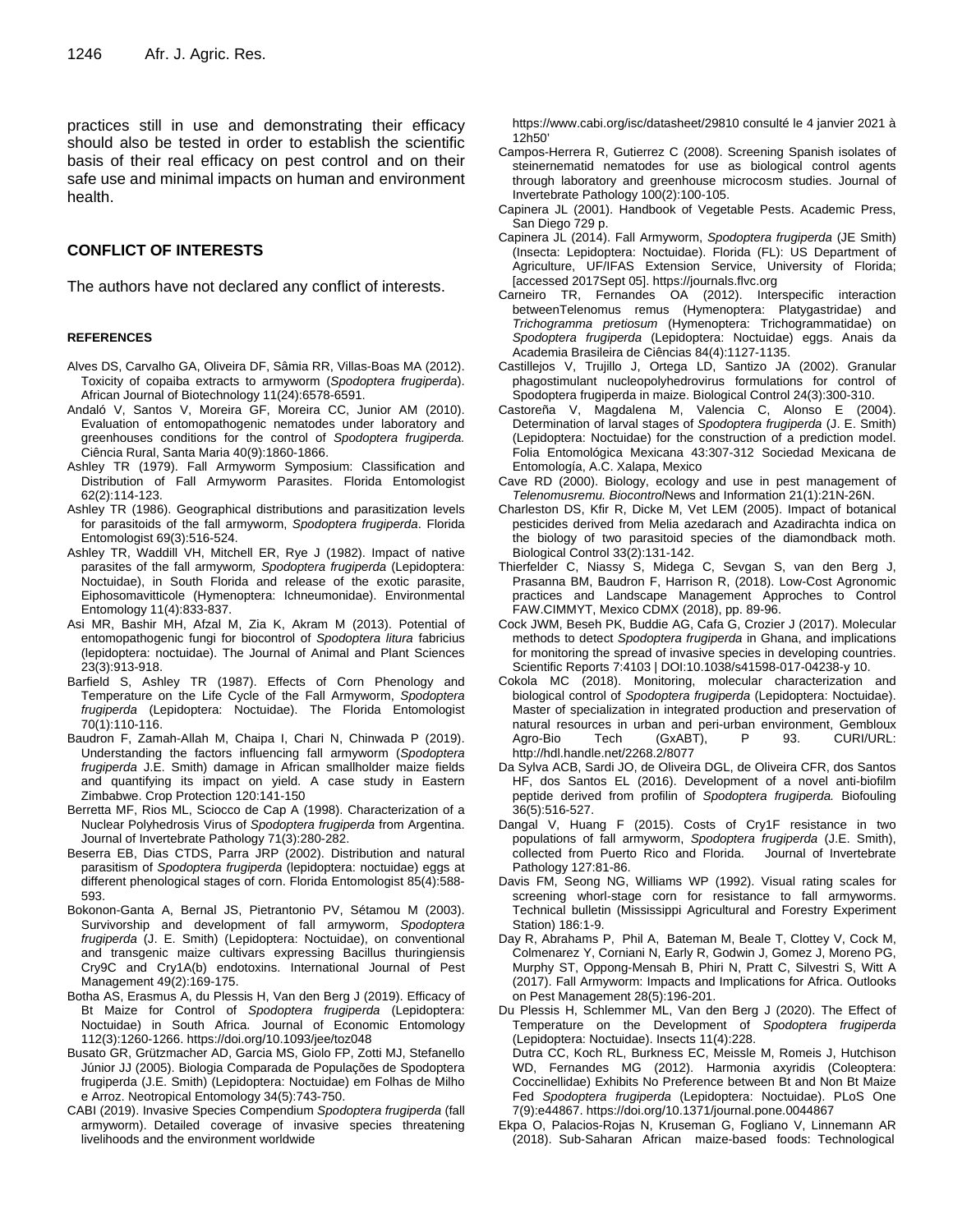perspectives to increase the food and nutrition security impacts of maize breeding programs. Global Food Security 17:48-56. https://doi.org/10.1016/j.gfs.2018.03.007

- Fan J, Wu P, Tian T, Ren Q, Haseeb M, Zang R (2020). Potential Distribution and Niche Diferentiation of *Spodoptera frugiperda* in Africa. Insects 11(6):383. https://doi.org/10.3390/insects11060383
- [Farias](https://onlinelibrary.wiley.com/action/doSearch?ContribAuthorStored=Farias%2C+Juliano+R) JR, [Andow](https://onlinelibrary.wiley.com/action/doSearch?ContribAuthorStored=Andow%2C+David+A) DA., [Horikoshi](https://onlinelibrary.wiley.com/action/doSearch?ContribAuthorStored=Horikoshi%2C+Renato+J) RJ, Sorgatto RJ, [dos Santos](https://onlinelibrary.wiley.com/action/doSearch?ContribAuthorStored=Santos%2C+Antonio+C+Dos) AC, [Omoto](https://onlinelibrary.wiley.com/action/doSearch?ContribAuthorStored=Omoto%2C+Celso) C (2014). Field-evolved resistance to Cry1F maize by<br>Spodoptera frugiperda (Lepidoptera: Noctuidae) in Brazil. Spodoptera frugiperda (Lepidoptera: https://doi.org/10.1016/j.cropro.2014.06.019
- Food and Agriculture Organization of the United Nations (FAO) (2018). Integrated management of the fall armyworm on maize: a guide for farmer field schools in Africa 118 p
- Gardner WA, Fuxa JR (1980). Pathogens for the Suppression of the Fall Armyworm DOI 519 10.2307/3494527
- Gichuhi J, Sevgan S, Khamis F, Van den Berg J, du Plessis H, Ekesi S, Herren JK (2020). Diversity of fall armyworm, *Spodoptera frugiperda* and their gut bacterial community in Kenya. PeerJ 8:e8701 <https://doi.org/10.7717/peerj.8701>
- Goergen G, Kumar PL, Sankung SB, Togola A, Tamò M (2016). First Report of Outbreaks of the Fall Armyworm *Spodoptera frugiperda* (J E Smith) (Lepidoptera, Noctuidae), a New Alien Invasive Pest in West and Central Africa. PLoS One 11(10):e0165632. doi:10.1371/journal. pone.0165632
- Gutiérrez-Martínez A, [Tolon-Becerra A,](https://www.cabdirect.org/cabdirect/search/?q=au%3a%22Tolon-Becerra%2c+A.%22) [Lastra-Bravo XB](https://www.cabdirect.org/cabdirect/search/?q=au%3a%22Lastra-Bravo%2c+X.+B.%22) (2012). Biological control of *spodoptera frugiperda* eggs using *Telenomus remus* Nixon in maize-bean-squash polyculture. [American Journal of](https://www.cabdirect.org/cabdirect/search/?q=do%3a%22American+Journal+of+Agricultural+and+Biological+Sciences%22)  [Agricultural and Biological Sciences](https://www.cabdirect.org/cabdirect/search/?q=do%3a%22American+Journal+of+Agricultural+and+Biological+Sciences%22) 7(3)285-292
- Hajek AE, Leger RJ (1994). Interactions between fungal pathogens and insect hosts. Boyce Thompson Institute for Plant Research, Ithaca, New York pp. 14853-1801.
- Hardke JT, Gus M Lorenz GM, Rogers Leonard B (2015). Fall Armyworm (Lepidoptera: Noctuidae) Ecology in Southeastern Cotton. Journal of Integrated Pest Management 6(1):10, https://doi.org/10.1093/jipm/pmv009
- Hay-Roe MM, Meagher RL, Nagoshi RN, Newman Y (2016). Distributional patterns of fall armyworm parasitoids in a corn field and a pasture field in Florida. https://doi.org/10.1016/j.biocontrol.2016.02.003
- Hoballah ME (2004). Occurrence and direct control potential of parasitoids and predators of the fall armyworm (Lepidoptera: Noctuidae) on maize in the subtropical lowlands of Mexico. https://doi.org/10.1111/j.1461-9555.2004.00207.x
- Hogg DB, Pitre HN, Anderson RE (1982). Assessment of Early-Season Phenology of the Fall Armyworm (Lepidoptera: Noctuidae) in Mississippi. Environmental https://doi.org/10.1093/ee/11.3.705
- Houngbo S, Zannou A, Aoudji A, Sossou HC, Sinzogan A, Sikirou R, Zossou E, Vodounon HST, Adomou A, Ahanchédé A (2020). Farmers' Knowledge and Management Practices of Fall Armyworm, *Spodoptera frugiperda* (J.E. Smith) in Benin, West Africa. Agriculture 10(10):43. <https://doi.org/10.3390/agriculture10100430>
- Hruska AJ, Gould F (1997). Fall Armyworm (Lepidoptera: Noctuidae) and *Diatrae alineolata* (Lepidoptera: Pyralidae): Impact of Larval Population Level and Temporal Occurrence on Maize Yield in Nicaragua. Journal of Economic Entomology 90(2):611-622. https://sci- hub.se/https://doi.org/10.1093/jee/90.2.611 p. 21
- Kaur A, Singh NN, Mukesh K (2009). Screening of insecticides against egg parasitoid Trichogramma brasiliensis Ashmead (Hymenoptera: Trichogrammatidae). Indian Journal of Entomology 71(3):244-248.
- Kenis M, du Plessis H, Van den Berg J, Niango Ba M, Goergen G, [Kwadjo](https://sciprofiles.com/profile/author/bU1GNzNyQmJmSmNmOU1XYmk5Ym5GdmJRTXhyUGM0OXg3RGJ3dFYzTjdmMD0=) KE, Baoua B, Tefera T, Buddie A, Cafà G, Offord L, Rwomushana I, Polaszek A (2019). Telenomus Remus, a Candidate Parasitoid for the Biological Control of *Spodoptera Frugiperda* in Africa, is already Present on the Continent. Insects 10(4):92. https://doi.org/10.3390/insects10040092
- Khan A, Ahmad W (2015). The Management of Spodopteran Pests Using Fungal Pathogens. Biocontrol of Lepidopteran Pests pp. 123- 160.
- Kouakou M, Kobenan KC, Didi RJG, Bini KKN, Ochou Ochou G (2019). Detection of the Fall Armyworm, *Spodoptera frugiperda* (J. E. Smith, 1797) (Coleoptera: Noctuidae) and First Observations on its Biology

in Côte d'Ivoire. European Scientific Journal April 2019 edition Vol.15, No.12 ISSN: 1857 -7881 (Print) e -ISSN 1857-566 7431. French

- Kumbhar RA (2019). Current Status and Management of Fall Armyworm in India. Research Gate.
- Kumela T, Simiyu J, Sisay B, Likhayo P, Mendesil E, Gohol L, Tefera T (2018). Farmers knowledge perceptions, and management practices of the new invasive pests, fall armyworm (*Spodoptera frugiperda*) in Ethiopia and kenya. January 2018 International Journal of Pest Management 65(1):1-9. DOI: 10.1080/09670874.2017.1423129
- López MA, Martínez-Castillo AM, García-Gutiérrez C, Cortez-Mondaca E, Escobedo-Bonilla CM (2018). Parasitoids and Entomopathogens Associated with Fall Armyworm, *Spodoptera frugiperda*, in Northern Sinaloa. Southwestern Entomologist 43(4):867-881. http://www.bioone.org/doi/full/10.3958/059.043.0405
- Luginbill P (1928). The Fall Armyworm. USDA Technical Bulletin N° 34. 91 p.
- Barzman M, Bàrberi P, Birch ANE, Boonekamp P, Dachbrodt-Saaydeh S, Graf B, Hommel B, Jensen JE, Kiss J, Kudsk P, Lamichhane JR, Messéan A, Moonen AC, Ratnadass A, Ricci P, Sarah JL, Sattin M (2015). Eight principles of integrated pest management. Agronomy for Sustainable Development 35(4):1199-1215.
- Armenta R, Martinez AM, Chapman JW, Magallanes R, Goulson D, Caballero P, Cave RD, Cisneros J, Valle J, Castillejos V, Penagos DI (2003). Impact of a nucleopolyhedrovirus bioinsecticide and selected synthetic insecticides on the abundance of insect natural enemies on maize in southern Mexico. Journal of Economic Entomology 96(3):649-661. https://doi.org/10.1093/jee/96.3.
- McGrath D, Huesing J, Beiriger E, Nuessly RG, Tepa-Yotto TG, Hodson D, Kimathi E, Felege E, Abah Obaje J, Mulaa, M, Mendes AP (2018). Monitoring, Surveillance, and Scouting for Fall Armyworm, in: Prasanna, B.M., Huesing, J.E., Eddy, R., Peschke, V.M. (Eds.), Fall Armyworm in Africa: A Guide for Integrated Pest Management. Mexico, CDMX, 11-28.
- Molina-Ochoa J, Carpenter JE, Einrichs EA, Foster JE (2003). Parasitoids and parasites of *Spodoptera frugiperda* (lepidoptera: noctuidae) in the americas and caribbean basin: an inventory. Florida Entomologist 86(3):22
- Moscardi F (1999). Assessment of the application of baculoviruses for control of lepidoptera. Annual Review of Entomology 44(1):257-289.
- Murúa MG, Molina-Ochoa J, Fidalgo P (2009). Natural distribution of parasitoids of larvae of the fall armyworm, Spodoptera frugiperda, in Argentina. Journal of Insect Science 9(1):20. https://academic.oup.com/jinsectscience/article/9/1/20/891778?login= true
- Negrisoli CRCB, Negrisoli AS, Botton M, Garcia MS, Bernardi D (2013). Evaluation of efficacy of 18 strains of entomopathogenic nematodes (Rhabditida) against Planococcus citri (Risso, 1813) (Hemiptera: under laboratory Parasitology 134(3):295-298.
- Obopile M, Munthali DC, Matilo B (2008). Farmers' knowledge, perceptions and management of vegetable pests and diseases in Botswana. https://doi.org/10.1016/j.cropro.2008.03.003
- Pasini A, Parra JRP, Lopes JM (2007). Dieta Artificial para Criação de Doru luteipes (Scudder) (Dermaptera: Forficulidae), Predator da Lagarta-do-Cartucho do Milho, 70 Spodoptera frugiperda (J.E. Smith) (Lepidoptera: Noctuidae), Neotropical Entomology 36(2):308-311.
- Perfecto I (1991). Ants (Hymenoptera: Formicidae) as Natural Control Agents of Pests in Irrigated Maize in Nicaragua. Journal of Economic Entomology 84:65-70.
- Phambala K, Tembo Y, Kasambala T, Kabambe VH, Stevenson PC, Belmain SR (2020). Bioactivity of Common Pesticidal Plants on Fall Armyworm Larvae (*Spodoptera frugiperda*). Plants 9(1):112. https://doi.org/10.3390/plants9010112
- Polanczyk RA, Alves SB (2005). Biological parameters of *Spodoptera frugiperda* (J.E. Smith) (Lepidoptera: Noctuidae) assayed with *Bacillus thuringiensis* berliner. Scientia Agricola 62:464-468. https://doi.org/10.1590/S0103-90162005000500009
- Prasanna BM, Huesing J, Eddy R, Virginia R (2019). Fall Armyworm in frica, A guide for integrated Pest Management. Mexico: USAID and CIMMYT.
	- https://repository.cimmyt.org/xmlui/bitstream/handle/10883/19204/59 133.pdf